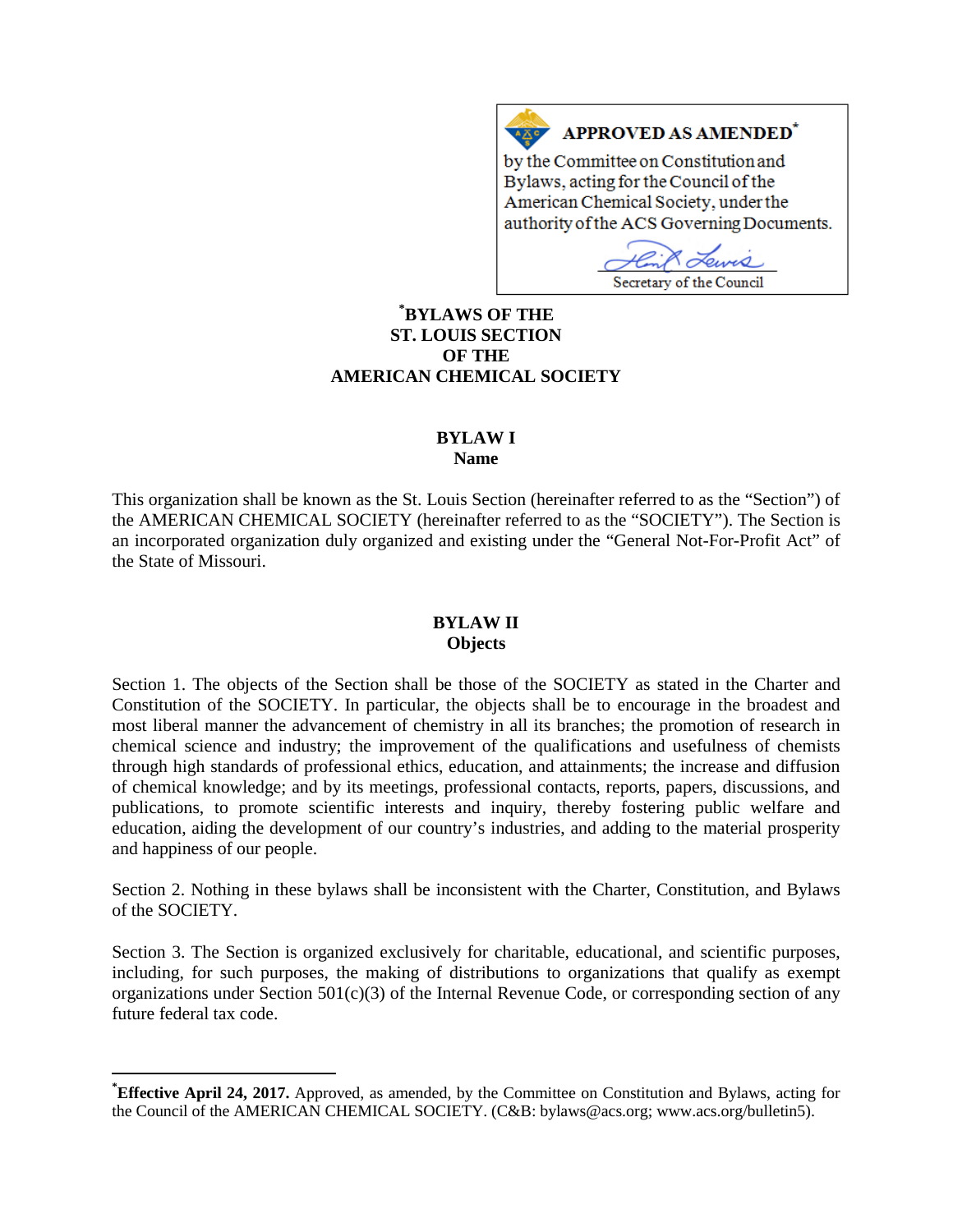#### **BYLAW III Territory**

The territory of the Section shall be that assigned to it by the SOCIETY.

## **BYLAW IV Members and Affiliates**

Section 1. The rolls of the Section shall include those MEMBERS and STUDENT MEMBERS (hereinafter collectively referred to as "members") and Society Affiliates of the SOCIETY residing within the territory of the Section provided that any exceptions to this rule shall be made in conformity with the Constitution and Bylaws of the SOCIETY.

Section 2. STUDENT MEMBERS shall be entitled to all privileges of membership except that of holding an elective position of the SOCIETY. STUDENT MEMBERS may not serve as Councilor(s), Alternate Councilor(s), or the Temporary Substitute Councilor. They may not be appointed as committee chairs and they may not hold an elective position of the Section as noted elsewhere in these bylaws.

Section 3. The Section may have Local Section Affiliates as authorized in the Constitution and Bylaws of the SOCIETY. A Local Section Affiliate shall retain affiliate status only so long as payment is made of Local Section Affiliate dues of not less than two dollars (\$2.00) per annum. A Local Section Affiliate shall have all the privileges of membership in the Section except for (1) holding an elective position, (2) voting on Articles of Incorporation and bylaws, (3) voting for Councilor(s) or Alternate Councilor(s); (4) voting for an elective position; (5) being appointed as a committee chair; and (6) serving as a voting member of the Executive Committee.

Section 4. Society Affiliates may be assessed dues in the amount specified by the Executive Committee. A Society Affiliate may not (1) hold any elective position(s), (2) vote on Articles of Incorporation and bylaws of the Section, (3) vote for the Councilor(s) or Alternate Councilor(s) of the Section, (4) vote for an elective position of the Section, (5) serve as a voting member of the Section's Board of Directors, or  $(6)$  be appointed as a committee chair.

Section 5. Members and affiliates shall have such rights and privileges as are accorded them by the Constitution and Bylaws of the SOCIETY and these bylaws.

#### **BYLAW V Officers, Executive Committee, and Councilor(s)**

Section 1. The officers of the Section shall be MEMBERS of the SOCIETY and the Section and shall consist of the Chair, Chair-Elect, Secretary, and Treasurer. The Chair and Chair-Elect shall be President and Vice-President, respectively, of the corporation.

Section 2. The Board of Directors shall be the Executive Committee and shall be the governing body of the Section and as such shall have full power to conduct, manage, and direct the business and affairs of the Section in accordance with the Constitution and Bylaws of the SOCIETY and these bylaws. The Board of Directors shall consist of the officers of the Section, the Immediate Past Chair, six elected Directors-at-Large, who shall be MEMBERS of the Section, the Councilor(s), and the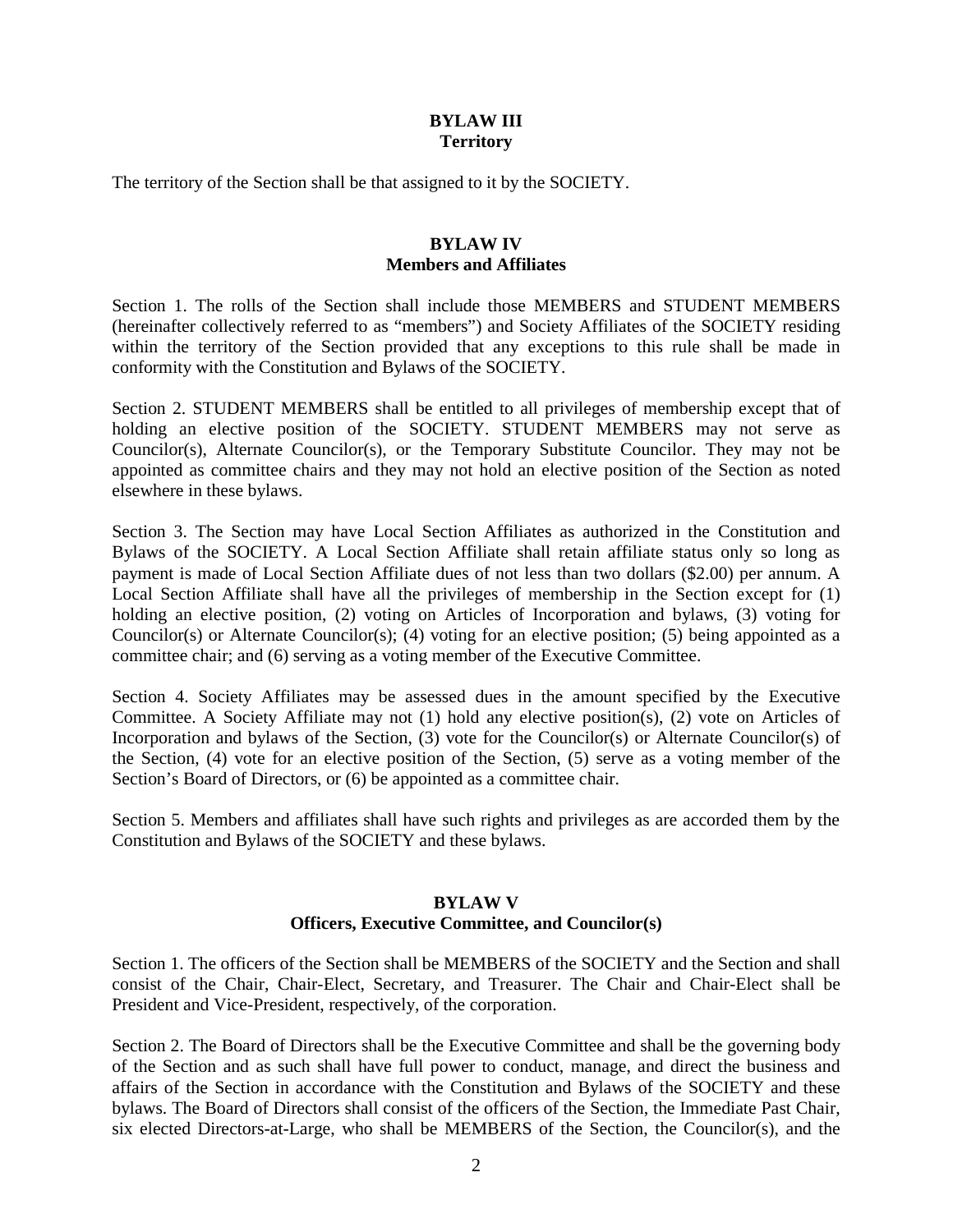appointed Chairs of the following committees: Awards, Education, Professional Activities, Program, and Publicity and Public Relations. Any person holding two or more positions on the Board of Directors shall have one vote.

Section 3. Elected officers of the Section shall serve for a term of one year beginning on January 1 or until their successors are elected. At the end of the Chair-Elect's term of office, the Chair-Elect shall succeed to the office of Chair. The Directors-at-Large shall serve for a term of two years beginning on January 1 or until their successors are elected; they shall be elected in alternate years, whenever possible, to provide for a rotation of terms. With the exception of the Chair and Chair-Elect, the incumbent of any position is eligible for reelection. No MEMBER shall be eligible to hold more than one elective position on the Board of Directors at one time.

Section 4. The duties of the officers and the Directors-at-Large shall be such as usually pertain to their offices, together with those required by these bylaws and by the Constitution and Bylaws of the SOCIETY, and such other duties as may be assigned to them from time to time by the Board of Directors.

- a. The duties of the Chair shall be to preside at meetings of the Section and of the Board of Directors; to carry into effect the decisions and recommendations of the Board of Directors; to preside at meetings of the Section to conduct governance business; to appoint, with the approval of the Board of Directors, all committee chairs and committee members except as stated elsewhere in these bylaws; and to carry out the duties required by the Constitution and Bylaws of the SOCIETY.
- b. The duties of the Chair-Elect shall be to assist the Chair with the direction and management of the Section and to chair the Steering Committee as described elsewhere in these bylaws. In the absence of the Chair, the duties of the office shall devolve upon the Chair-Elect.
- **c.** The duties of the Secretary shall be to keep a record of the minutes of the meetings of the Section, the Board of Directors, and the Steering Committee; to maintain a list of members and affiliates; to send to members and affiliates such notices as the business of the Section may require; to bring to the attention of the Board of Directors communications directed to the Section; to submit a report to the Section at its annual meeting; and to carry out the duties required by the Constitution and Bylaws of the SOCIETY and elsewhere in these bylaws. The Secretary shall preside over meetings in the absence of both the Chair and Chair-Elect. The Secretary may be allowed funds for clerical assistance as approved by the Board of Directors.
- d. The Treasurer shall have charge of the funds of the Section, keep an accurate record of all receipts and disbursements, receive dues, and make those disbursements approved in writing either by the chair of the standing committee involved, the Section Chair, or the Board of Directors. The Section Chair shall be authorized to disburse funds in the event the Treasurer is unable to do so. The Treasurer shall render an account of all transactions and of the financial condition of the Section to the Board of Directors at times set by the Board of Directors, and shall submit such reports as are required by the Constitution and Bylaws of the SOCIETY.
- e. The Immediate Past Chair shall deliver an address to the Section within four months of the end of the term as Chair.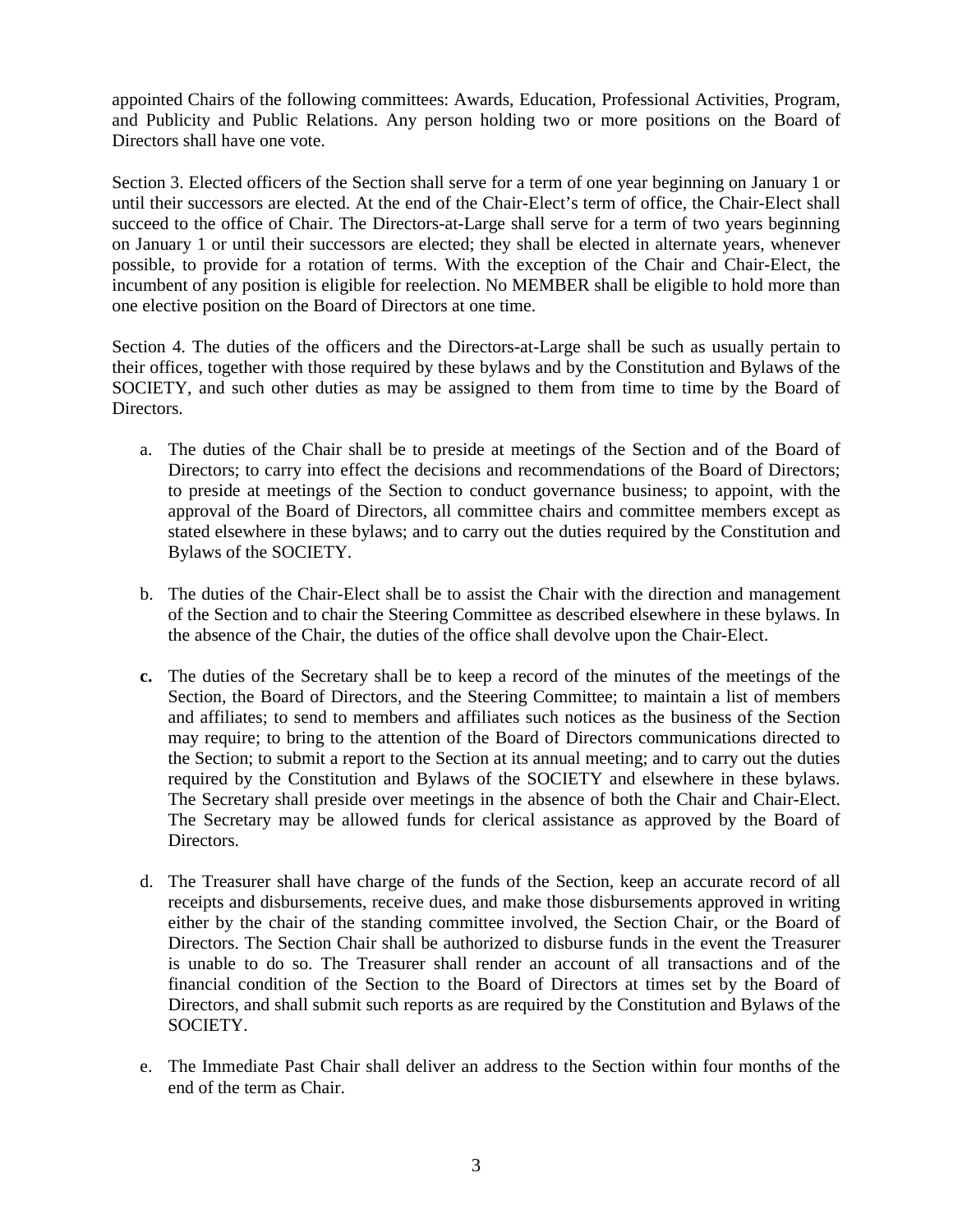f. The duties of the Directors-at-Large shall include bringing before the Executive Committee such items of concern to members of the Section that have been brought to their attention, as well as any duties assigned by the Board of Directors.

Section 5. Vacancies

- a. In the event of a vacancy in the office of Chair, the Chair-Elect shall assume the duties of Chair for the remainder of the term. In such case, the Chair-Elect moving into the position of Chair shall also hold that position during the normal term as Chair as part of the leadership transition.
- b. All other vacancies, except for Councilor(s) and Alternate Councilor(s), shall be filled by majority vote of the Board of Directors through interim appointment for the period up to the next annual election. At that time, the procedures for election as outlined in the bylaws of the Section shall be followed.
- c. An interim appointee to the vacated office of Chair-Elect shall not automatically succeed to the office of Chair. At the next election, both a Chair and a Chair-Elect shall be elected.

Section 6. Councilor(s), Alternate Councilor(s), and Temporary Substitute Councilor

- a. The Section shall have Councilor(s) and Alternate Councilor(s) as provided in the Constitution and Bylaws of the SOCIETY. The Section's Councilor(s) and Alternate Councilor(s) shall carry out those duties assigned to them by the Constitution and Bylaws of the SOCIETY. In particular, the Councilor(s) (or Alternate Councilor(s) or Temporary Substitute Councilor if so designated to serve in place of the Councilor for a particular meeting), shall attend meetings of the Council of the SOCIETY and represent the Section at such meetings.
- b. Councilor(s) and Alternate Councilor(s) shall be elected by ballot from among the MEMBERS for three-year terms beginning January 1. Reelection is permissible. Councilor(s) shall be elected in separate years, whenever possible, to provide for a rotation of terms in accordance with the Constitution of the SOCIETY. A partial term of one or two years shall be used whenever necessary to establish or to restore rotation of three-year terms provided that the Councilor and/or Alternate Councilor agree to the partial term before the election.
- c. In the event that a Councilor is unable to attend a specified meeting of the Council of the SOCIETY, the Chair of the Section shall appoint one of the Alternate Councilor(s) to serve as Councilor at the specified meeting. Such appointment of an Alternate Councilor shall be for only one meeting.
- d. If every Councilor and Alternate Councilor of the Section will be absent from a Council meeting, thus leaving the Section without representation at such meeting, the Board of Directors may designate one MEMBER of the Section as a Temporary Substitute Councilor in accordance with the Bylaws of the SOCIETY.
- e. The Board of Directors shall designate one or more Councilor(s) to be disqualified under the SOCIETY's Bylaw provisions for reallocation of Councilor(s) among the Sections.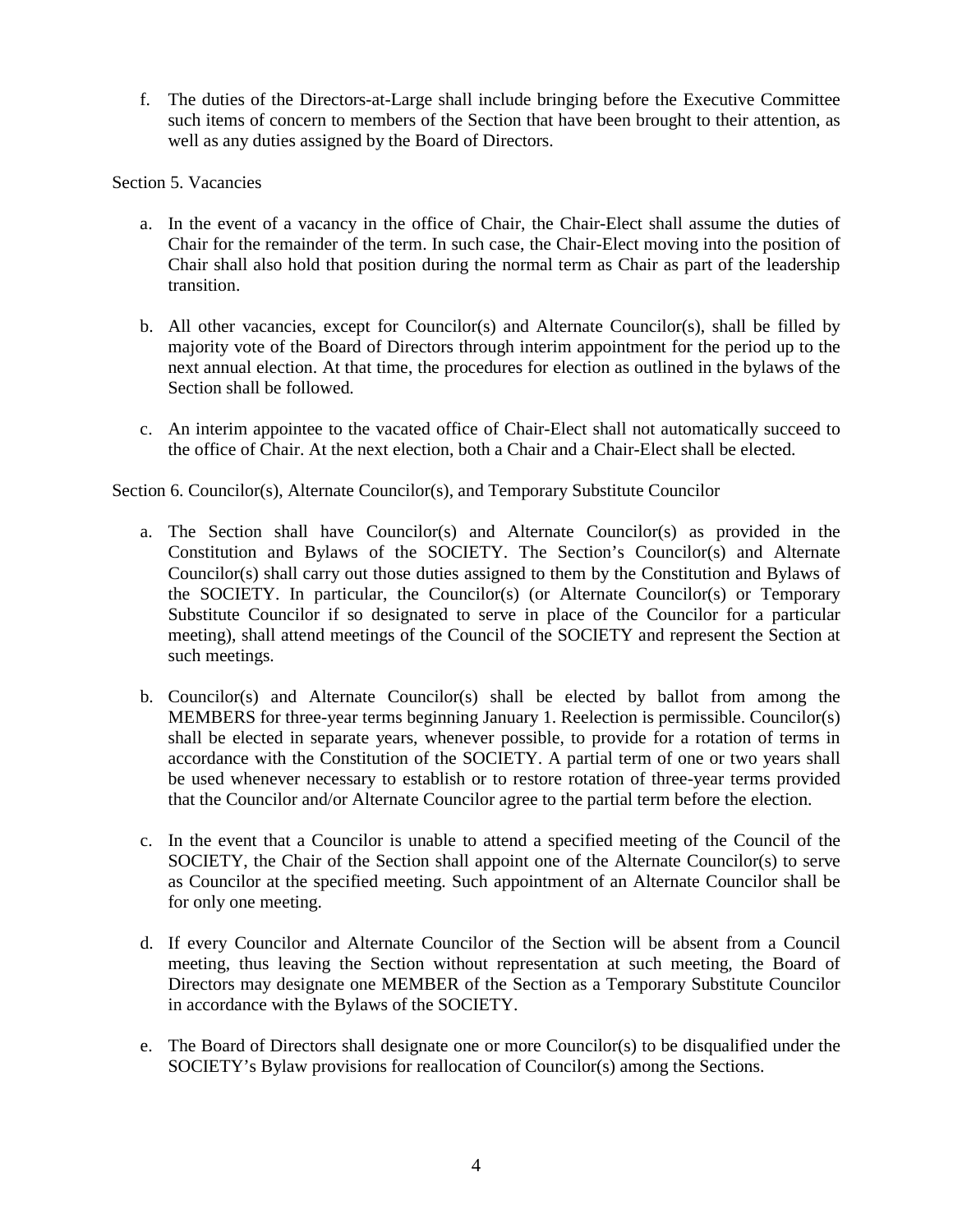f. Any vacancy in the position of Councilor or Alternate Councilor shall be filled for the remainder of the unexpired term at the time of the next annual election. The vacancy may be filled until the next annual election by appointment by the Board of Directors.

# **BYLAW VI Manner of Election**

Section 1. The election of officers, Councilor(s), Alternate Councilor(s), and Directors-at-Large shall be conducted by a ballot distributed to the members of the Section in accordance with the Bylaws of the SOCIETY. Affiliates may not vote for officers, Directors-at-Large, Councilor(s), and Alternate Councilor(s).

Section 2. By the February meeting of the Board of Directors, the Chair shall appoint the Chair of the Nomination Committee and two other members.

Section 3. The Secretary or designee approved by the Board of Directors shall prepare a nominating form for the positions of Chair-Elect, Secretary, Treasurer, three Directors-at-Large, and the Councilor(s) and Alternate Councilor(s) whose terms end at year-end. The nominating form shall be distributed to Section members by May 1. The Secretary shall send the names of the MEMBERS nominated for each position to the Chair of the Nomination Committee by May 31.

Section 4. In September of each year, the Nomination Committee shall report to the membership its nominations for each office to be filled. All candidates nominated shall have indicated willingness to serve if elected.

Section 5. The candidates for each office and for Councilor(s)/Alternate Councilor(s) shall be listed in an order to be selected by lot on a ballot to be distributed to each member of the Section by October 10. With the name of each candidate shall be the candidate's professional affiliation, together with any offices and committee positions previously held within the SOCIETY. For each office to be filled, there shall not be more than two candidates; for Directors-at-Large, Councilor(s), and Alternate Councilor(s), not more than twice as many candidates as vacancies to be filled. The ballot shall provide for a write-in candidate for each position to be filled. A paper ballot shall be provided to any member who requests it.

Section 6. The ballots shall be tabulated and validated not later than November 7. Except as noted below, the candidate(s) for each position receiving the largest number of votes shall be declared elected. In case of a tie vote for any position, the Board of Directors, by ballot, shall elect from among the candidates who share the tie vote; the candidate receiving the largest number of votes shall be declared elected.

Section 7. The Secretary shall certify the election results to the Section Chair. The results shall be announced by the Section Chair or the Chair's designee as soon as possible after the election, and published in the Section's newsletter and/or on the Section's website soon thereafter. The results shall be certified to the Executive Director of the SOCIETY not later than December 1.

Section 8. In accordance with the SOCIETY's Bylaws, balloting procedures should ensure fair balloting that is open to all eligible members, protection against fraudulent balloting, and the timely reporting and archiving of balloting results.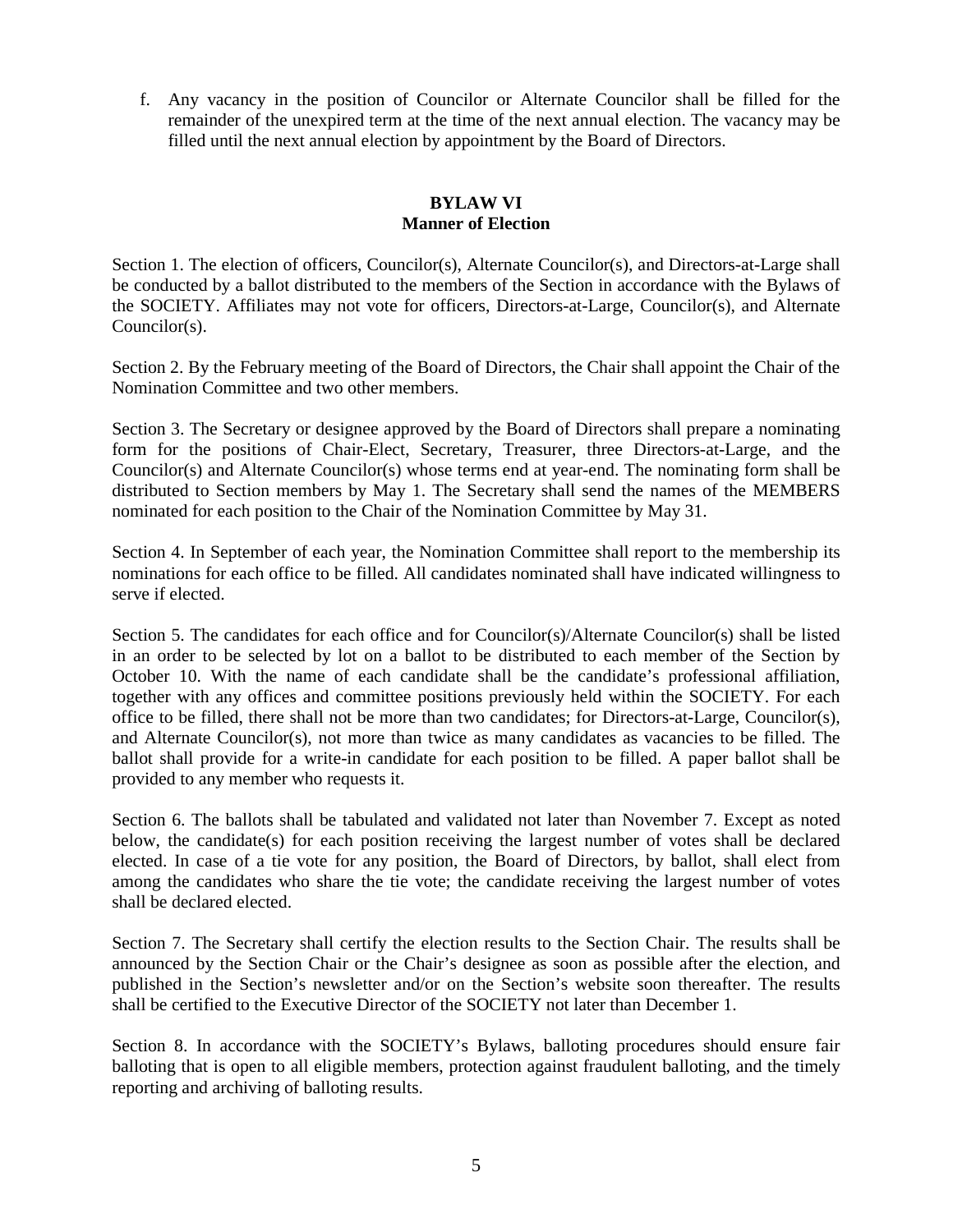# **BYLAW VII Recall of Elected Officials**

Section 1. The elected officials of the Section (officers and elected Executive Committee members, except not Councilor(s) and Alternate Councilor(s)) are subject to recall for neglect of duties or conduct injurious to the SOCIETY. These recall procedures are not applicable to Councilor(s) or Alternate Councilor(s).

Section 2. The recall of an official shall be initiated when a signed petition, indicating in writing the specific charges and reasonable substantiating evidence, is submitted to the Chair from at least five members of the Section. In the event the Chair is the official in question, the Chair-Elect shall receive the petition and shall assume the duties of the Chair with respect to this issue until the issue is resolved.

Section 3. The Chair shall, without delay, determine that the petitioners are aware of the gravity of their actions and the procedures to be followed. The Chair shall seek an alternate resolution to the problem and a withdrawal of the petition at this time. In the absence of a resolution to the problem, the Chair shall notify the members of the Board of Directors and call a special meeting within thirty days.

- a. The Board of Directors shall promptly continue the recall process or dismiss the petition as ill-founded or find an alternate resolution to the problem. The Chair shall promptly inform the petitioners and the official of the decision of the Board of Directors. If no contact with the official can be made after a reasonable effort, the Board of Directors may remove the official in question with a two-thirds (2/3) vote of the remaining members.
- b. If the proceedings continue:
	- (1) The Chair shall assign the duties of the official to another qualified MEMBER of the Section, as required elsewhere in these bylaws, until the issue is resolved.
	- (2) The official shall be offered an opportunity to answer the allegations in the petition before the Board of Directors. A certified letter shall be sent to the last known address on the official SOCIETY membership roll. Upon notification, the official shall have thirty days to make a written response to the allegations.
	- (3) The Board of Directors shall decide whether or not to proceed after studying the official's response. The Chair shall inform the official and the petitioners of the decision of the Board of Directors. If the Board of Directors decides that the proceedings shall continue, the official shall choose one of the following options:
		- (a) The official may resign.
		- (b) The official may request a recall vote. Section members shall be informed, through brief written statements prepared by the Board of Directors and the official, of the issues involved with the recall vote. Both statements shall be distributed to the members with the ballot. A paper ballot shall be provided to any member who requests it. At least two-thirds (2/3) of votes cast shall be required for the official to be removed from office. The membership shall be informed of the results of the recall vote.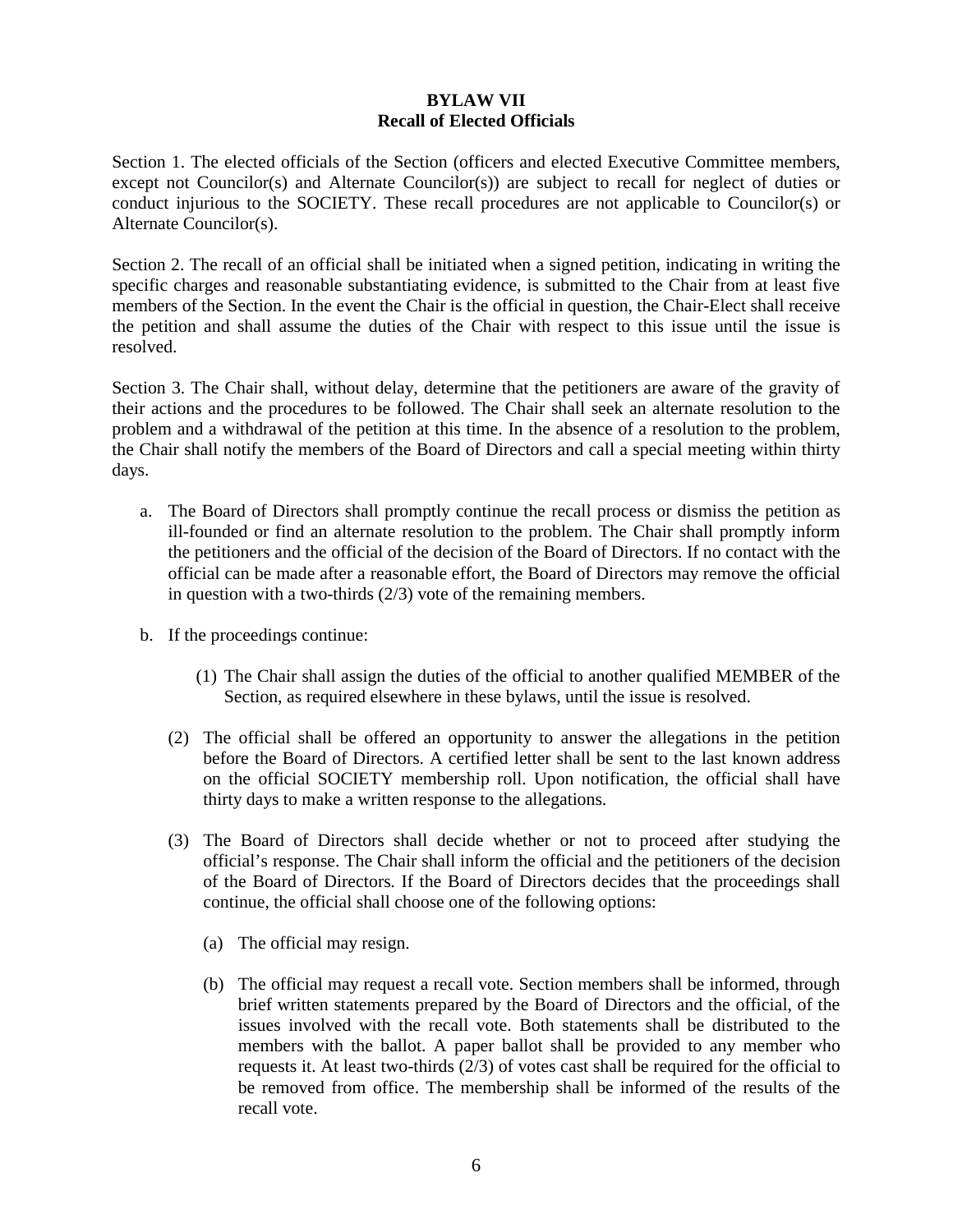- (c) The official may request a hearing and a recall vote by the remaining members of the Board of Directors. At least two-thirds (2/3) vote of the remaining members of the Board of Directors shall be required to recall the official.
- (d) The official may choose not to respond and thus forfeit the position.

Section 4. The vacancy provisions of these bylaws shall be used to fill a vacancy caused by a recall process. The Executive Director of the SOCIETY shall be informed of the recall and the filling of the vacancy.

#### **BYLAW VIII Committees**

Section 1. The Board of Directors shall establish committees as necessary for the proper operation of the Section. All committee members shall be members and/or affiliates of the SOCIETY and the Section. Committee Chairs shall be MEMBERS of the Section.

Section 2. The Section shall have the following standing committees: Awards, Education, Professional Activities, Program, Publicity and Public Relations, Nomination, and Steering. The chair of each standing committee shall submit an annual written report to the Board of Directors and shall make such other reports as requested by the Board of Directors.

Section 3. The Awards Committee shall carry out all steps for administering awards bestowed by the Section.

Section 4. The Education Committee shall promote education in the chemical sciences and provide Section members and affiliates with opportunities for continued education.

Section 5. The Professional Activities Committee shall have charge of activities that relate to professional affairs of Section members and affiliates.

Section 6. The Program Committee shall arrange programs and secure speakers for meetings of the Section.

Section 7. The Publicity and Public Relations Committee shall maintain communications among the members and affiliates and between the Section and other parties. The Section newsletter, the *Chemical Bond*, shall be issued in accordance with instructions from the Board of Directors.

Section 8. The Steering Committee shall consist of the Chair, Chair-Elect, Immediate Past Chair, Secretary of the Section, and two Section members appointed by the Chair-Elect. The Steering Committee shall provide long-range planning for the Section, review Section bylaws, and work on tasks assigned to it by the Board of Directors.

### **BYLAW IX Meetings**

Section 1. The Board of Directors shall designate the times and places of the Section's meetings as it finds necessary or desirable for the proper functioning of the Section. The Section shall hold at least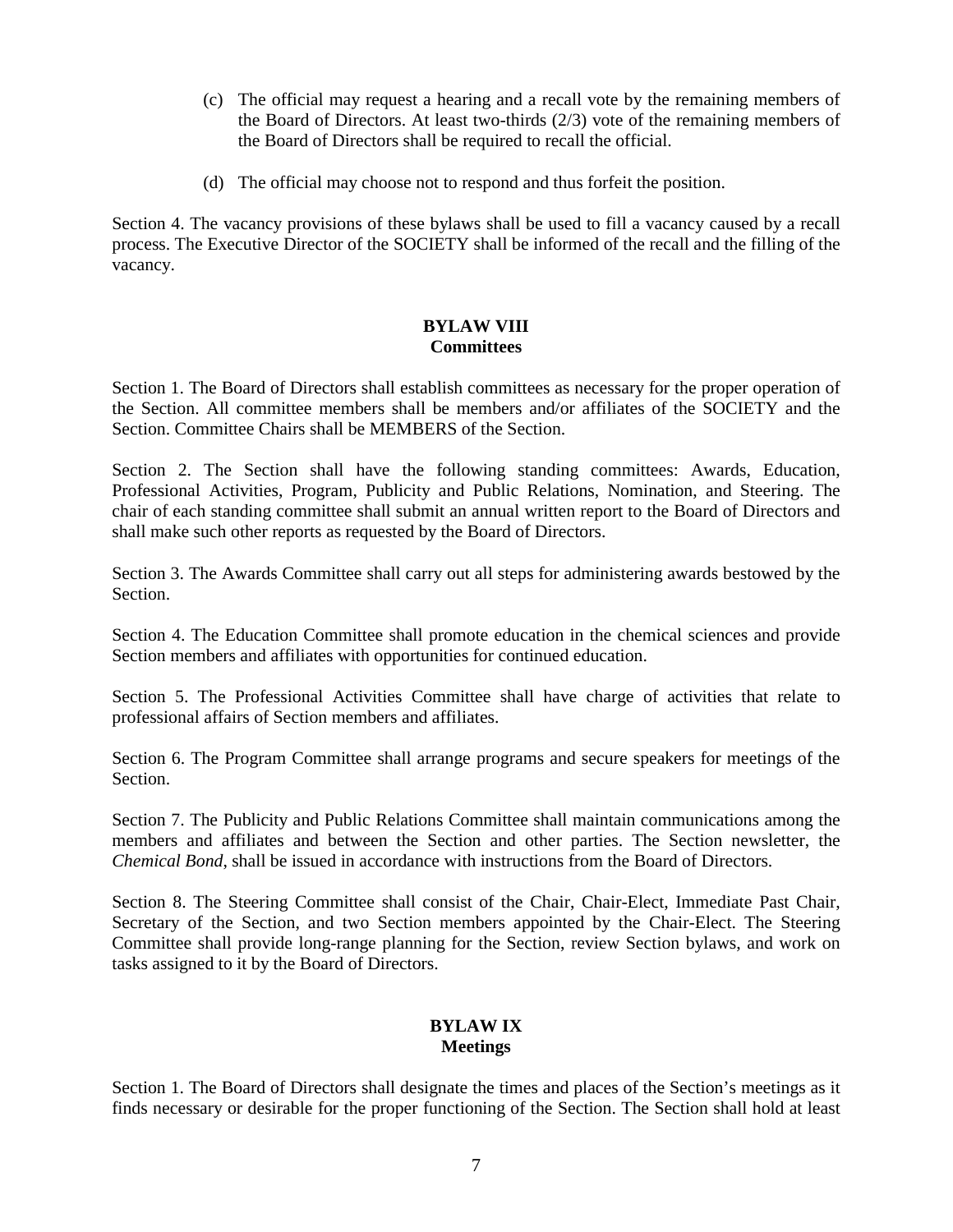one meeting annually to conduct governance business; however, this requirement may be modified by the Executive Committee.

Section 2. The Board of Directors shall set the order of business for meetings of the Section to conduct governance business. The order of business may be suspended by a majority vote of the members present.

Section 3. The Section may hold special meetings to conduct governance business upon the written request of a majority of the Board of Directors or upon the written request of 20 members of the Section. To be valid, such request shall be received by the Secretary at least ten days before the date requested for the meeting and shall state the exact nature of the business to be transacted. No other business shall transpire at such meetings.

Section 4. Meetings of the Board of Directors and meetings of the Section to conduct governance business, with the approval of the Board of Directors, may be held by means of electronic communications technology that permits those in attendance to read or hear the proceedings substantially concurrently with their occurrence, to vote on matters submitted, to pose questions, and to make comments.

Section 5. The Board of Directors shall meet upon due notice either at the call of the Chair or upon request of a majority of its members. A quorum for a meeting of the Board of Directors shall consist of a majority of the voting members of the Board of Directors. In the absence of a quorum, called meetings of the Board of Directors shall adjourn to a specific date.

Section 6. Due notice of the Section's meetings, not including committee meetings, shall be sent to each member and affiliate of the Section. A quorum for the transaction of governance business at such a Section meeting shall consist of 20 members of the Section. No governance business shall be conducted in the absence of a quorum.

Section 7. The fee for registration at any special meeting shall be decided by the Board of Directors in accordance with the Constitution of the SOCIETY.

Section 8. The most recent edition of *Robert's Rules of Order Newly Revised* shall be the parliamentary authority for all matters not covered in these bylaws or in the SOCIETY's documents.

#### **BYLAW X Finances**

Section 1.

- a. Members of the Section may be assessed voluntary Local Section dues in an amount set by the Board of Directors. The Board of Directors shall have the option to waive or discount dues for STUDENT MEMBERS and for others as provided in the SOCIETY's Bylaws for waived or discounted dues.
- b. Society Affiliates may be assessed annual dues in an amount set by the Board of Directors.
- c. The annual dues of Local Section Affiliates shall be determined by the Board of Directors in accordance with the Constitution and Bylaws of the SOCIETY, and as mentioned elsewhere in these bylaws.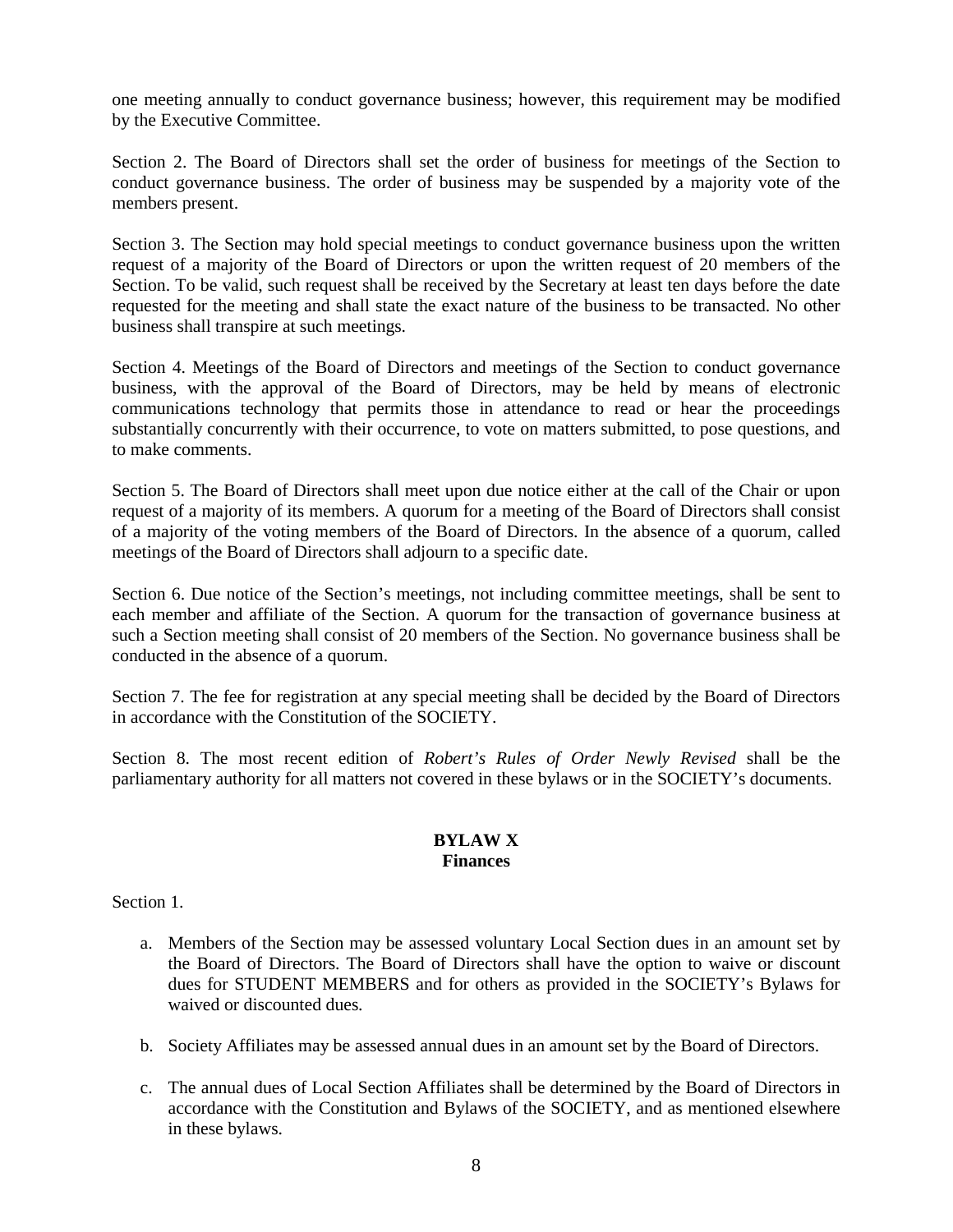Section 2. No salary shall be paid to any officer. Expenses incurred by officers and committee members in performance of their duties may be paid by the Section as approved by the Board of Directors.

Section 3. The Section may raise or collect funds to be expended for local purposes, and may have the entire management and control of such funds insofar as such management and control shall not conflict with any provision of these bylaws or with the Constitution or Bylaws of the SOCIETY.

Section 4. The Section may receive donations or bequests made to it, and may expend or invest the same on behalf of the Section. Such expenditures or investments shall be made by the Treasurer of the Section upon authorization by the Board of Directors.

- a. The Board of Directors shall appoint no fewer than three Section MEMBERS as Investment Trustees. At least one Investment Trustee shall be a Director-at-Large. The term of each Investment Trustee shall be three years. Provisions may be made by the Board of Directors to stagger the terms of the Investment Trustees. The Board of Directors may replace any Investment Trustee at any time.
- b. Investments shall be administered by the Investment Trustees on behalf of the Section. Withdrawals and appropriations from investments, for purposes other than reinvestment, shall be authorized by the Board of Directors.
- c. Through the Board of Directors, the Section may accept gifts or bequests, hereinafter referred to as "Special Funds." Special Funds shall be administered by the Investment Trustees on behalf of the Section in accordance with the instructions of the donors. Withdrawals and appropriations from the Special Funds, for purposes other than reinvestment, shall be authorized by the Board of Directors, consistent with the terms of the gifts or bequests.
- d. In February, the Investment Trustees shall distribute to the Board of Directors a report of all investment transactions of the previous year and the status of the Special Funds.

Section 5. An annual audit of the books of the Treasurer and of any other transactions regarding the Section's funds shall be conducted by two or more disinterested MEMBERS or individuals, appointed by the Board of Directors. If authorized by the Board of Directors, a certified public accountant may be employed to conduct the audit. The audit report shall be submitted to the Board of Directors by April 30.

#### **BYLAW XI Groups**

Members and affiliates of the Section interested in a specialized field of chemistry may, with approval of the Board of Directors, organize as a group of the Section. Privileges and obligations of each group shall be determined by the Board of Directors. Any rules for operation adopted by a group shall conform to the bylaws of the Section and shall be approved by the Board of Directors.

# **BYLAW XII Midwest Award**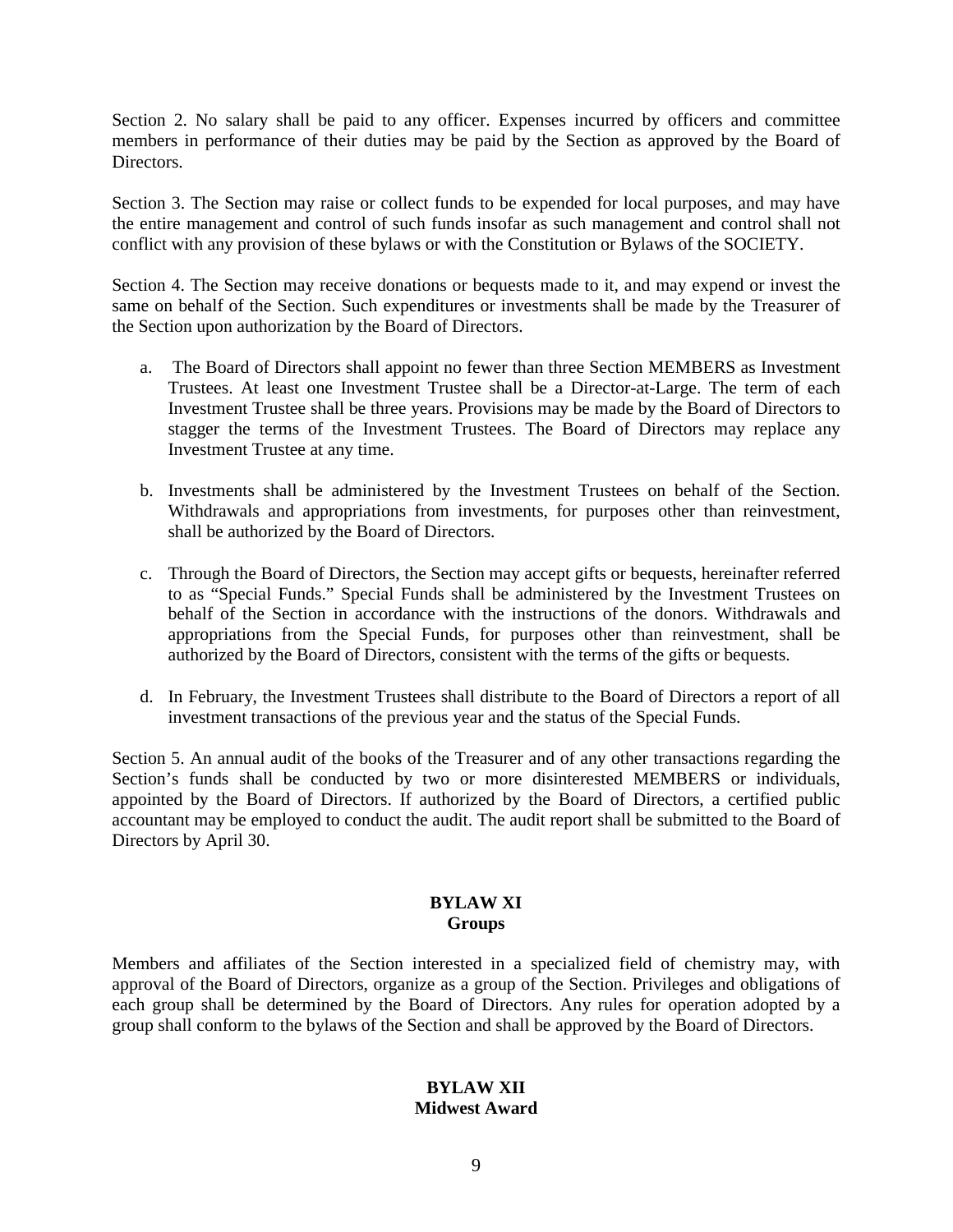Section 1. An award may be given annually by the Section under conditions set forth in this bylaw. The award shall be known as the Midwest Award.

Section 2. Persons eligible for the Midwest Award are those who have made meritorious contributions to the advancement of pure or applied chemistry, or chemical education. These contributions must have been made during a period of residence in the geographic area defined by the territories of the Local Sections that participate in the Midwest Regional Meeting of the SOCIETY. Nominees need not be members of the SOCIETY. Those ineligible to receive the award are the Section Chair, Immediate Past Chair, Chair-Elect, Secretary, members of the Awards Committee, members of the Midwest Award Jury, and prior recipients of either the Midwest Award or any national award administered by the SOCIETY.

Section 3. The Chair of the Awards Committee shall be responsible for facilitating the nomination process for the Midwest Award.

Section 4. Nominations shall be closed no later than March 31 or an alternate date set by the Board of Directors.

Section 5.

- a. The recipient of the Midwest Award shall be selected by an award jury. The Midwest Award Jury shall make its selection from the list of nominees submitted. The Midwest Award Jury may vote to select no awardee.
- b. The Midwest Award Jury shall consist of eleven members. Six voting members shall be members of the Section, two appointed each year by the Chair of the Section and approved by the Board of Directors. The jury term for those serving from the Section shall be three years. Two voting members shall become members of the Midwest Award Jury by acceptance of an invitation from the Section Chair to persons from two other Local Sections located within the area as defined elsewhere in these bylaws. The jury term for those serving by invitation shall be one year. In the event of a vacancy, the Chair shall appoint or invite a person in like manner as above to fill the unexpired term. The Chair, Chair-Elect, and Secretary of the Section also shall be members of the Midwest Award Jury without voting power except in the event of a deadlock vote, in which case these three nonvoting members shall vote. Nominators or those who second a nomination shall not be eligible to serve on the Midwest Award Jury.
- c. It is the intent that the Midwest Award Jury to confer collectively to evaluate the respective merits of the candidates. Under no circumstance shall selection of the recipient be made by fewer than six voting members.
- d. By June 30, or an alternate date set by the Board of Directors, the Secretary shall notify the Board of Directors of the person selected by the Midwest Award Jury to receive the award. As soon as possible thereafter, the Chair of the Section shall notify the person selected.

Section 6. A condition of acceptance of the Midwest Award shall be that the recipient delivers an address upon either the subject of the recipient's work or one of general interest to the profession. The address is to be made at the time of presentation of the Midwest Award.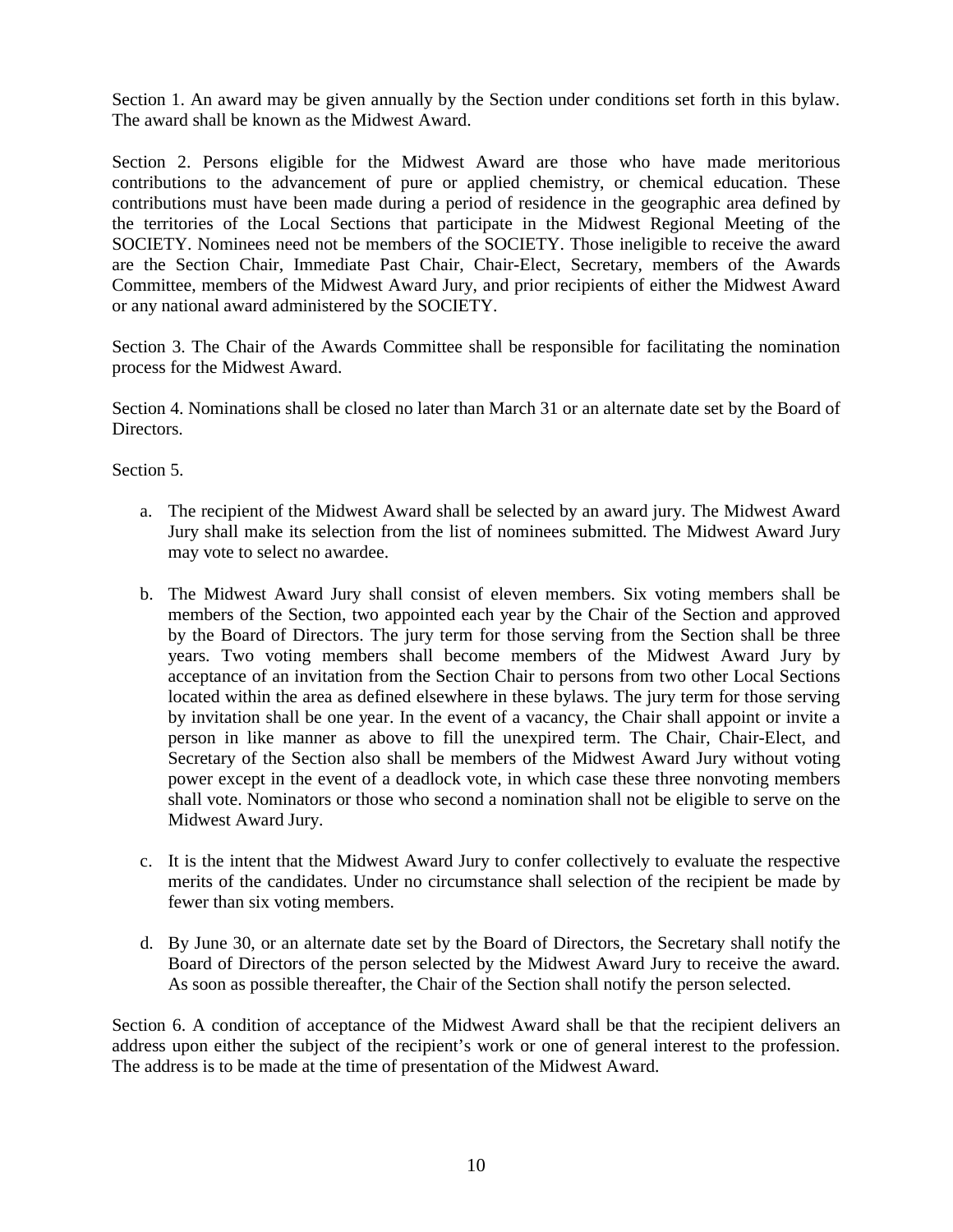Section 7. The Midwest Award shall consist of a medallion and an honorarium of at least \$2,000 to be established by the Board of Directors. Funding and expenses for the Midwest Award are to, be provided from Special Funds dedicated to this purpose.

# **BYLAW XIII St. Louis Section ACS Award**

Section 1. An award may be given annually by the Section under conditions set forth in this bylaw. The award shall be known as the St. Louis Section ACS Award.

Section 2. Persons eligible for the St. Louis Section ACS Award are members or affiliates of the Section with the following exceptions: the Section Chair, Immediate Past Chair, members of the Awards Committee, members of the St. Louis Section ACS Award Jury, and prior recipients of either the St. Louis Section ACS Award, the Midwest Award, or any national award administered by the SOCIETY.

Section 3. The St. Louis Section ACS Award shall be presented for outstanding contributions to the profession of chemistry and demonstrated potential to further the advancement of the chemical profession. It is preferred that the St. Louis Section ACS Award recognize these abilities relatively early in an awardee's career.

Section 4. The Chair of the Awards Committee shall be responsible for facilitating the nomination process for the St. Louis Section ACS Award.

Section 5. Nominations shall be closed no later than April 30 or an alternate date set by the Board of Directors.

Section 6.

- a. The recipient of the St. Louis Section ACS Award shall be selected by an award jury. The St. Louis Section ACS Award Jury may vote to select no awardee.
- b. The St. Louis Section ACS Award Jury shall consist of the Directors-at-Large and the Immediate Past Chair of the Section who shall serve as Chair of the jury. The Chair of the jury shall vote only in the event of a tie. Nominees, nominators, and those who second a nomination shall not be eligible to serve on the St. Louis Section ACS Award Jury. In the event that a Director-at-Large is ineligible to serve on the St. Louis Section ACS Award Jury, the Section Chair shall appoint a Section MEMBER to replace said Director-at-Large on the jury, subject to confirmation by the Board of Directors.
- c. It is the intent that the St. Louis Section ACS Award Jury meet to discuss the respective merits of the candidates.
- d. The St. Louis Section ACS Award Jury shall notify the Section Chair of its selection within six weeks of its receipt of the nominations. As soon as possible thereafter, the Chair of the Section shall notify the person selected.

Section 7. The St. Louis Section ACS Award shall be presented at a banquet honoring the awardee, who is expected to deliver an address at that time.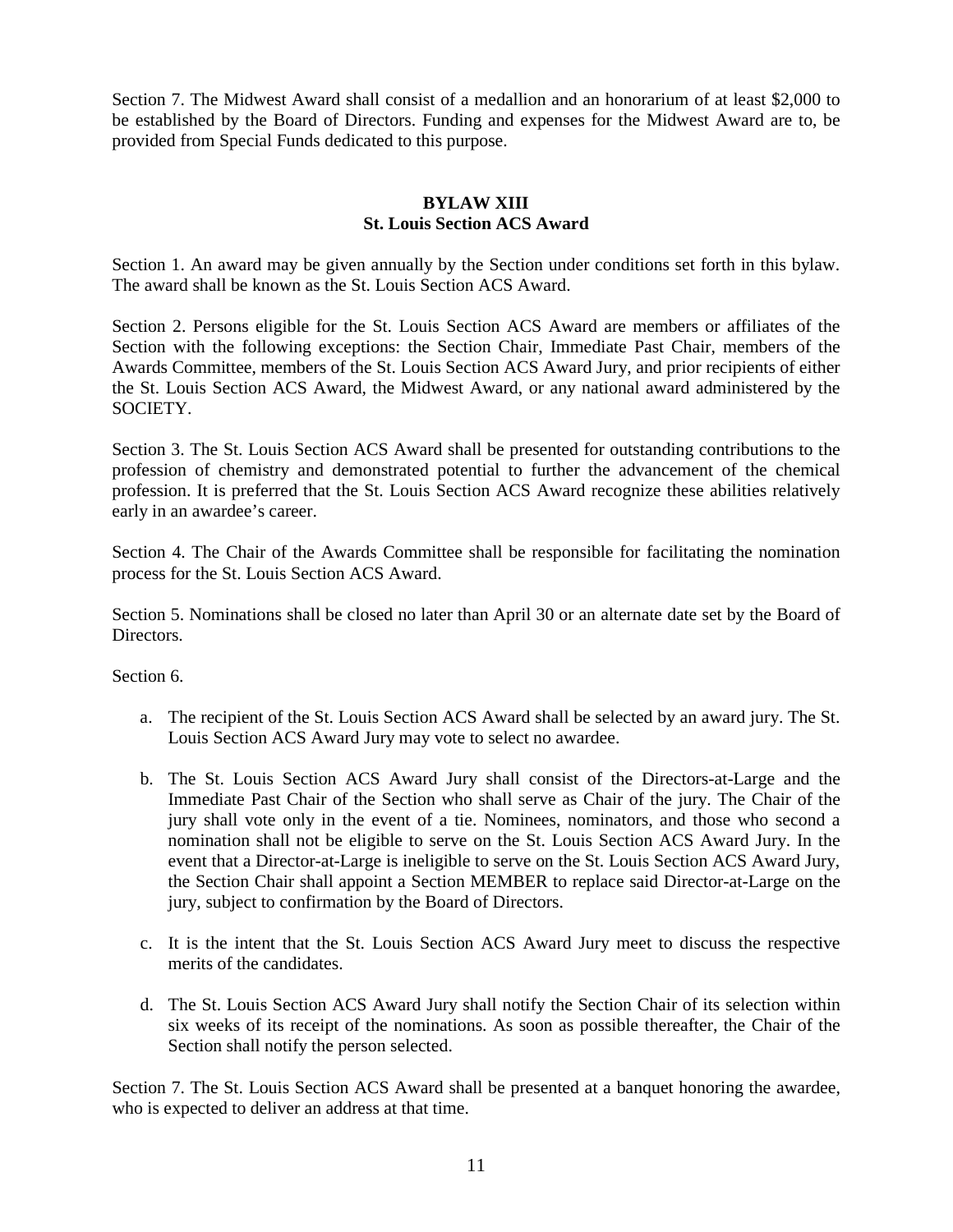Section 8. The St. Louis Section ACS Award shall consist of an engraved plaque, a citation, and an honorarium of at least \$1,000 to be established by the Board of Directors. Funding and expenses for the St. Louis Section ACS Award are to be provided from Special Funds dedicated to this purpose.

# **BYLAW XIV St. Louis Section ACS Distinguished Service Award**

Section 1. An award may be given annually by the Section under conditions set forth in this bylaw. The award shall be known as the St. Louis Section ACS Distinguished Service Award.

Section 2. Persons eligible for the St. Louis Section ACS Distinguished Service Award are Section members.

Section 3. The St. Louis Section ACS Distinguished Service Award shall be presented for excellent contributions, outstanding leadership, and continuing service to the Section.

Section 4. The recipient of the St. Louis Section ACS Distinguished Service Award shall be selected by the Steering Committee and approved by the Board of Directors. The Steering Committee may elect to recommend that no award be given.

Section 5. The St. Louis Section ACS Distinguished Service Award shall be presented at an annual member recognition event of the Section.

Section 6. The St. Louis Section ACS Distinguished Service Award shall be an engraved plaque. Funding and expenses for the St. Louis Section ACS Distinguished Service Award are to be provided by the Section.

#### **BYLAW XV Amendments**

Section 1. A petition to amend the bylaws may be initiated by the Board of Directors or by petition signed by at least 15 members of the Section. If the proposed amendment is approved by the Board of Directors, if practical, it shall be submitted to the SOCIETY's Committee on Constitution and Bylaws for review.

Section 2. The Board of Directors will then incorporate all the required changes and either accept or reject any recommended changes that are suggested by the Committee on Constitution and Bylaws. The revised bylaws shall then be submitted to the Section members for adoption. This may be accomplished at a business meeting of the Section provided that at least eight weeks prior notice is given to the Section members.

Section 3. If a proposed amendment is not approved by the Board of Directors and if the petition is signed by at least 15 members of the Section, if practical, it shall be submitted to the SOCIETY's Committee on Constitution and Bylaws for review before being distributed to the members of the Section.

Section 4. At least two-thirds  $(2/3)$  of votes cast shall be required to approve the amendment provided a quorum is present. Alternatively, or failing the presence of a quorum, the vote may be